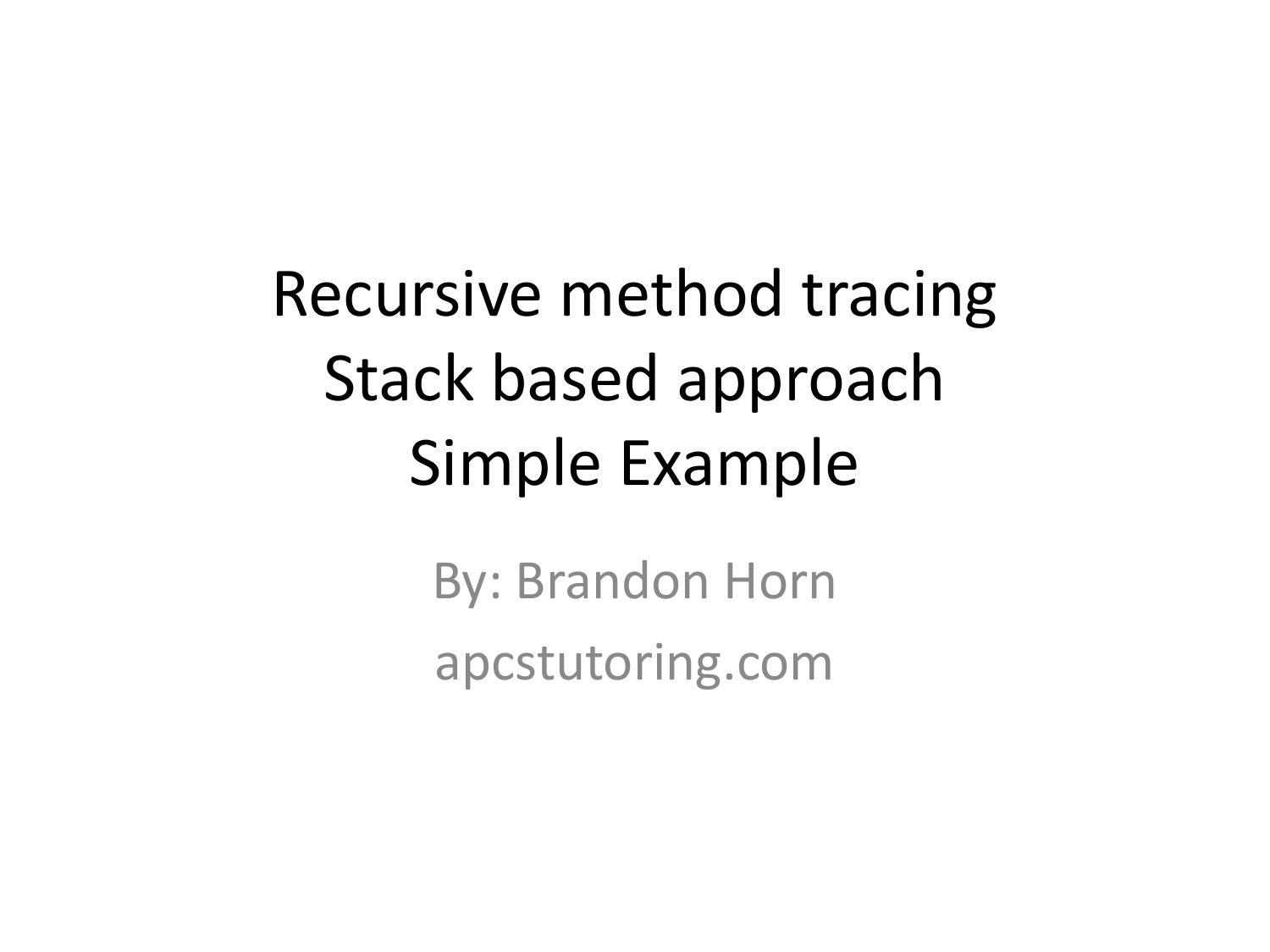```
What does mystery(5) return?
```

```
public int mystery(int b)
{
  if (b == 0) return 0;
  if (b \frac{6}{6} 2 == 0)
    return mystery(b - 1) + 3;
   else
    return mystery(b - 1) + 2;
}
```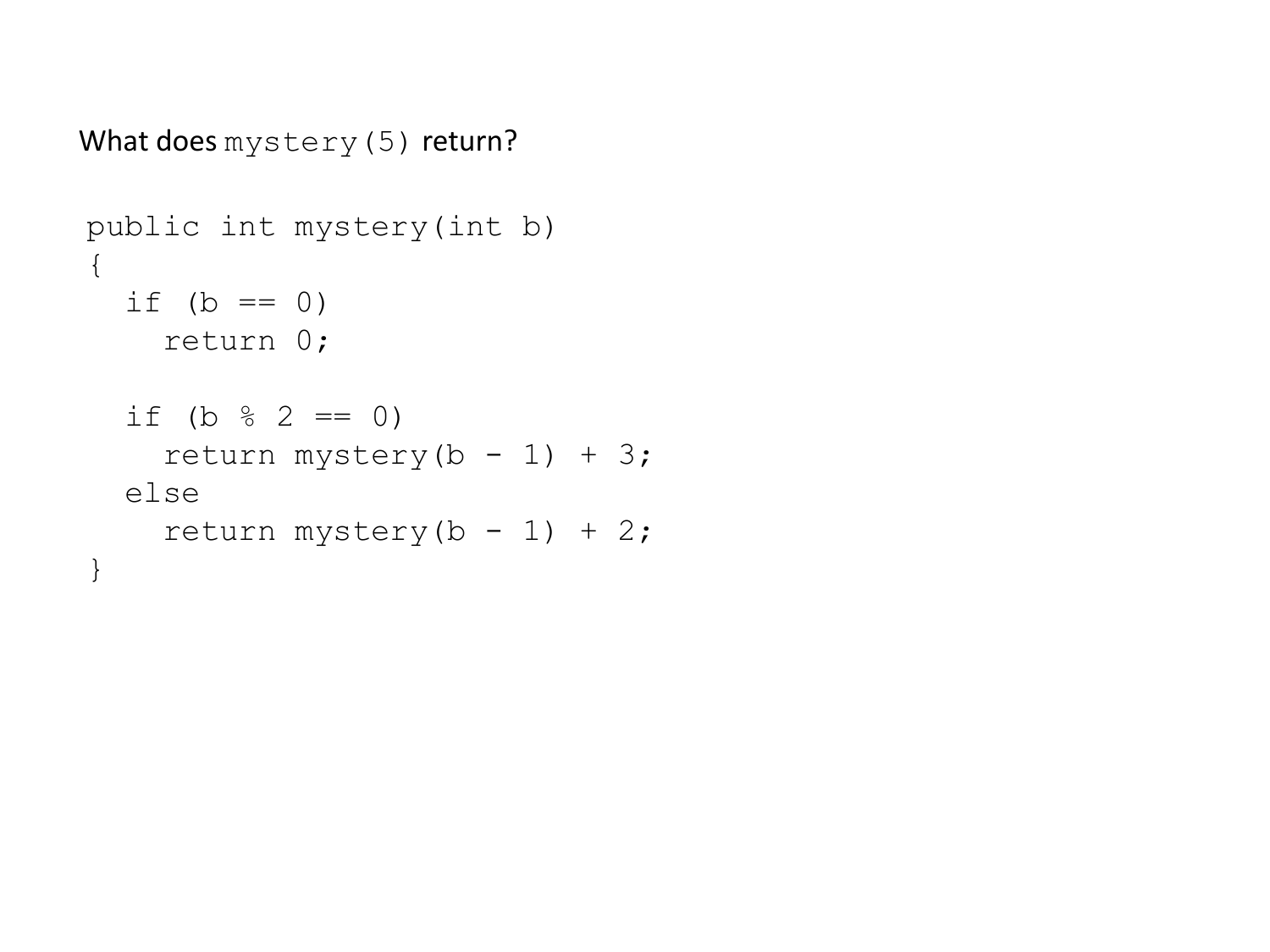There are 2 recursive calls in mystery. Label the recursive calls 1 & 2.

```
public int mystery(int b)
\{if (b == 0) return 0;
  if (b \frac{6}{3} 2 == 0)
    return mystery(b - 1) + 3; // Call 1
   else
    return mystery(b - 1) + 2; // Call 2
}
```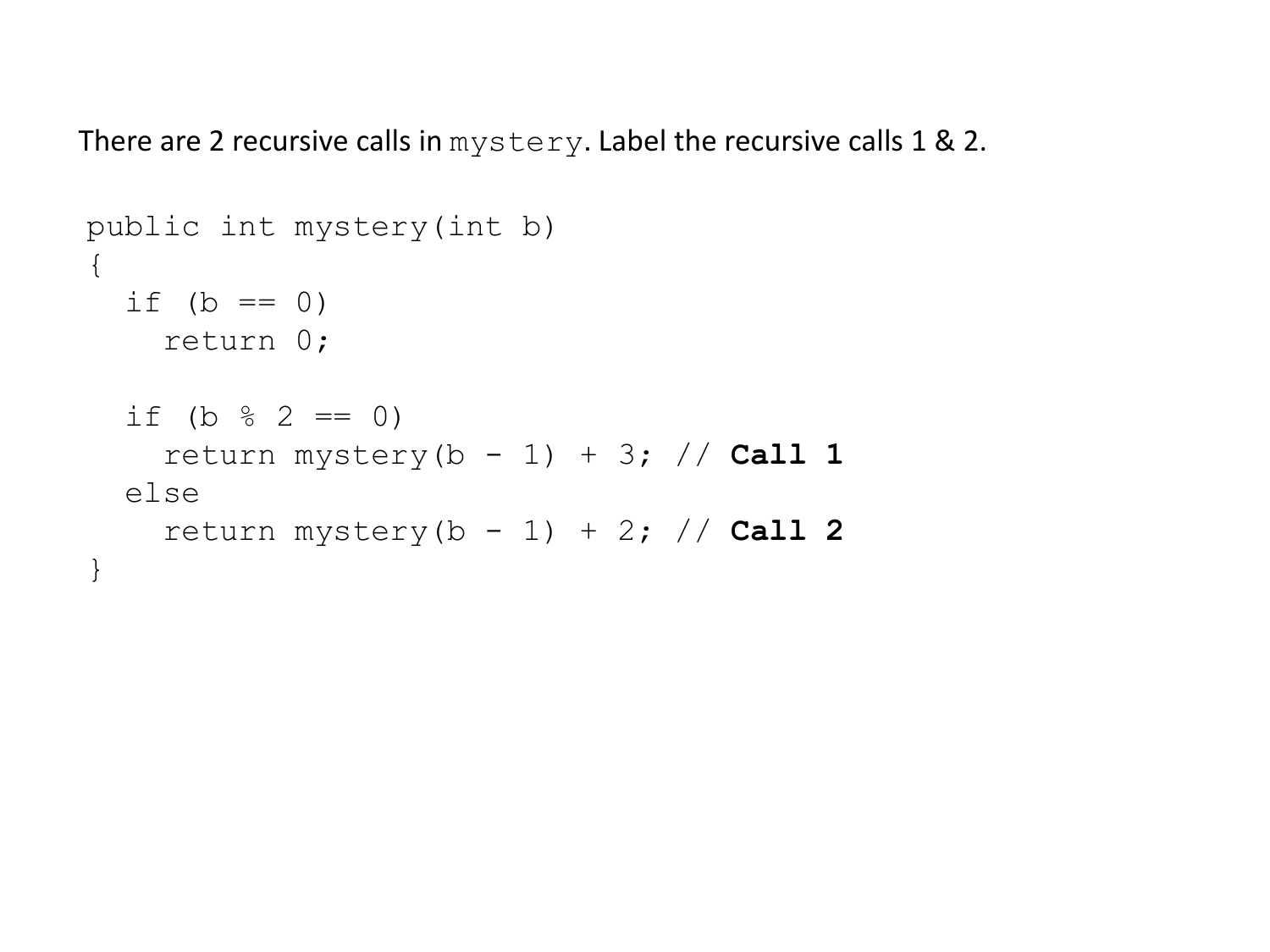Use a stack to keep track of the method calls and the return values. The initial call is  $m$ ystery(5). Abbreviate the method name as  $m$ .

```
public int mystery(int b)
{
  if (b == 0) return 0;
  if (b \frac{6}{3} 2 == 0)
    return mystery(b - 1) + 3; // Call 1
   else
     return mystery(b - 1) + 2; // Call 2
}
```
m(5)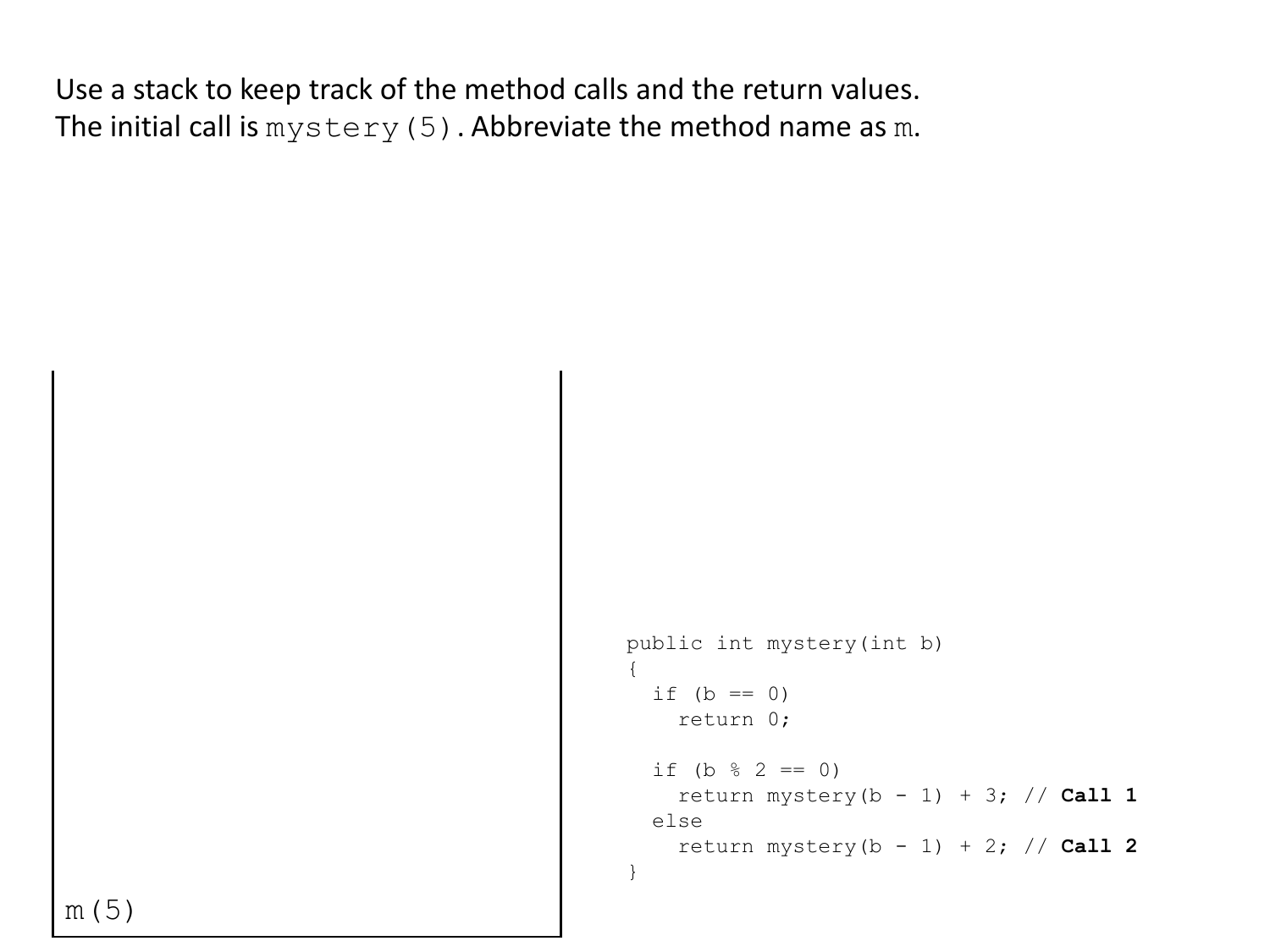$m(5)$  stops at the line labeled Call 2 when it calls  $m(4)$ . Use a subscript to note the call  $m(5)$  stopped at. Add the new call to  $m(4)$  to the top of the stack.

```
public int mystery(int b)
{
  if (b == 0) return 0;
  if (b \frac{6}{3} 2 == 0)
    return mystery(b - 1) + 3; // Call 1
   else
     return mystery(b - 1) + 2; // Call 2
}
```
m(4) m (5)  $\frac{1}{2}$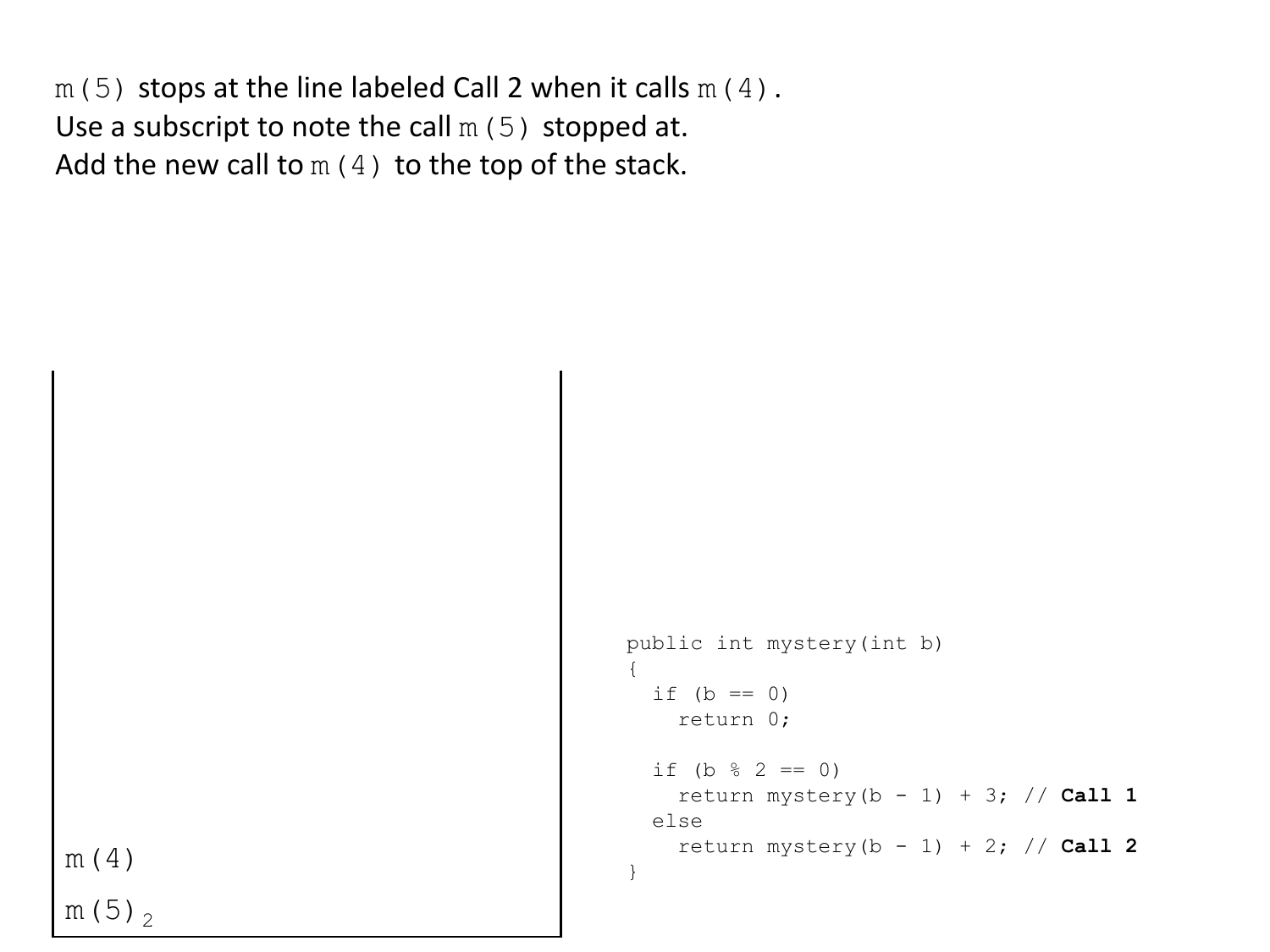```
m(4) stops at Call 1 and calls m(3).
```
m(3) m(4)<sub>1</sub> m(5)<sub>2</sub>

```
public int mystery(int b)
{
  if (b == 0) return 0;
  if (b \frac{6}{3} 2 == 0)
    return mystery(b - 1) + 3; // Call 1
   else
     return mystery(b - 1) + 2; // Call 2
}
```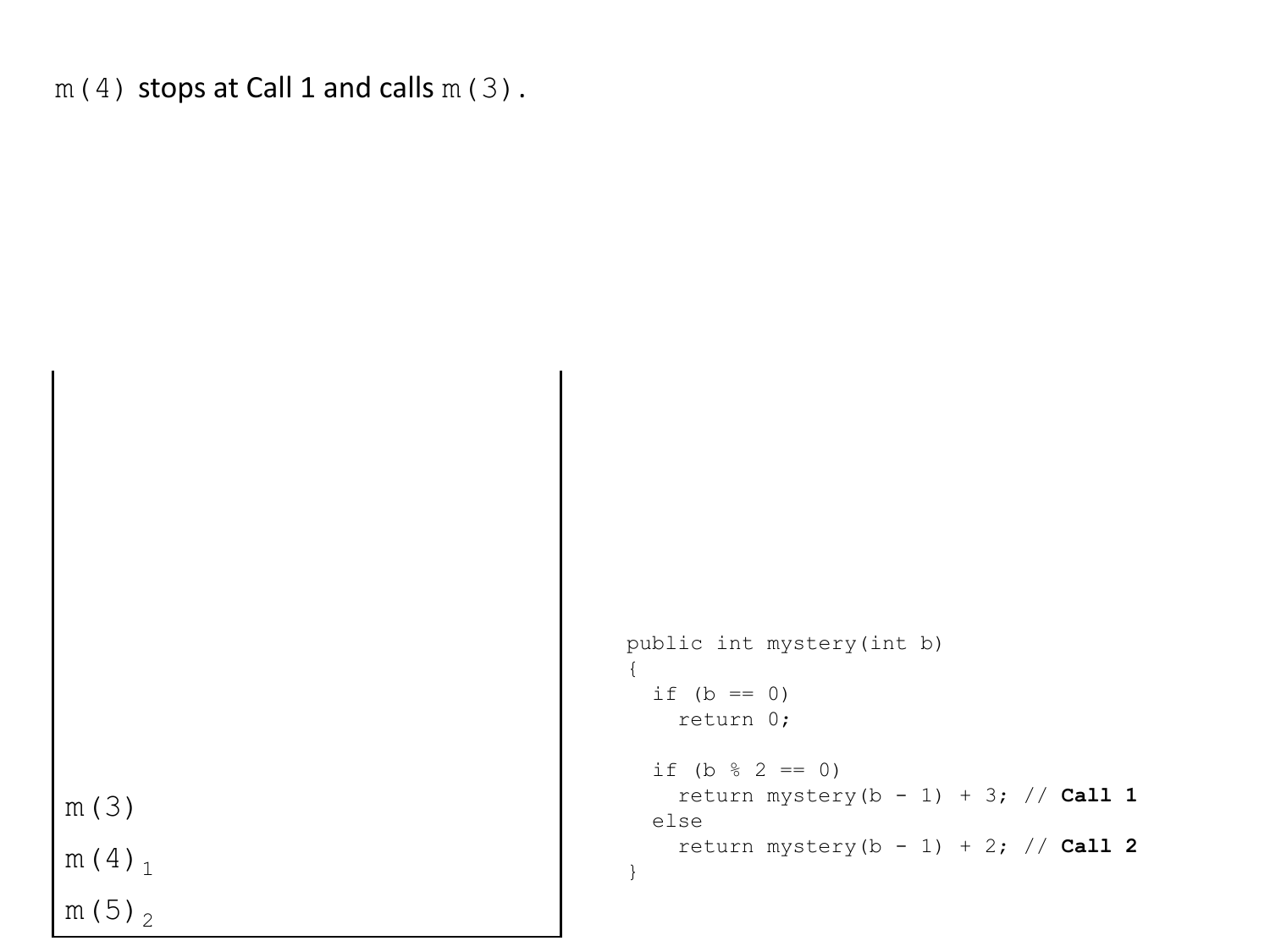m(2) m(3) 2 m ( 4 ) <sub>1</sub> m (5) <sub>2</sub>

```
public int mystery(int b) {
 if (b == 0) return 0;
  if (b % 2 == 0)
 return mystery(b 
- 1) + 3; // Call 1
   else
 return mystery(b 
- 1) + 2; // Call 2
}
```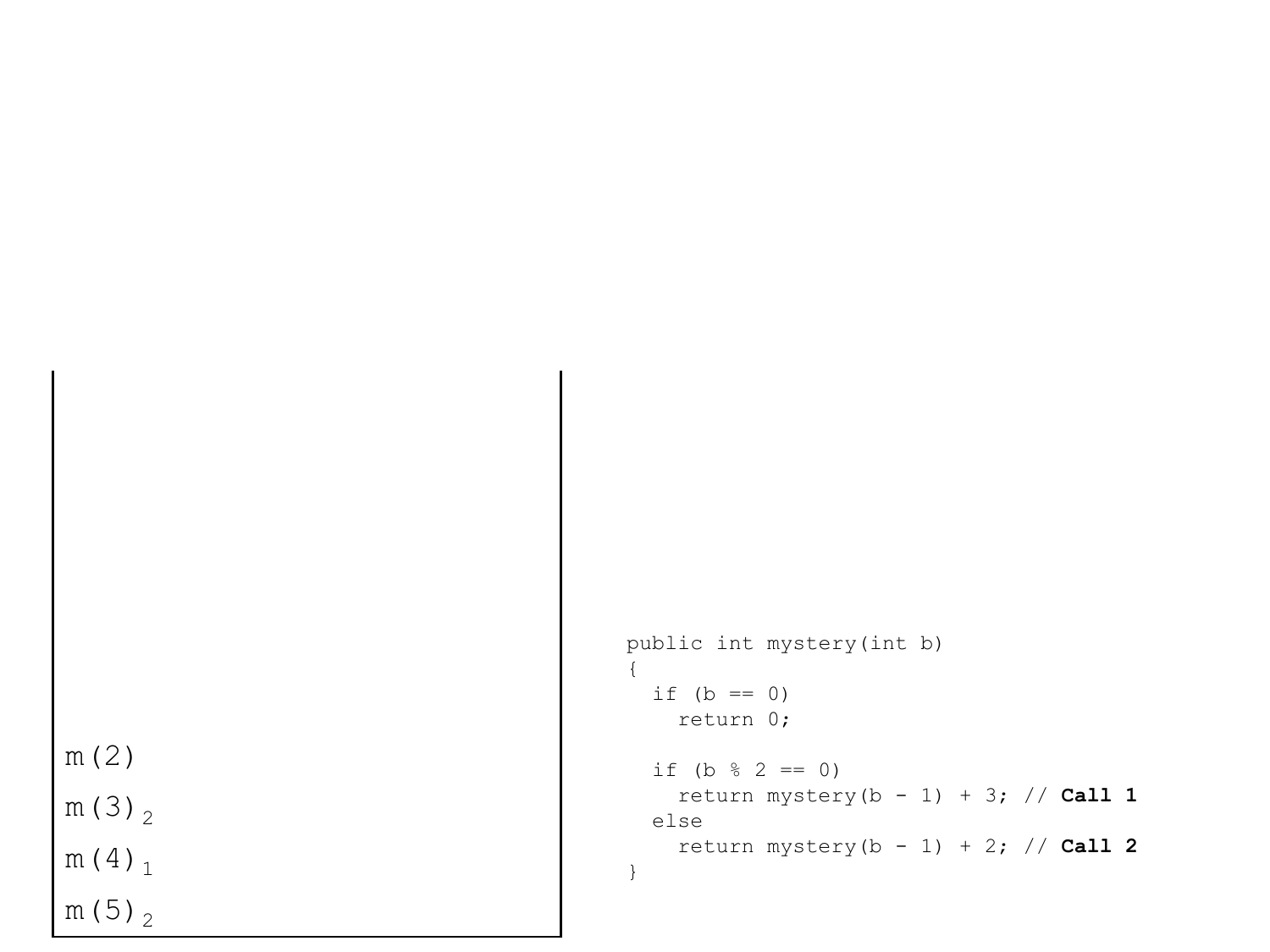m(1) m (2) <sub>1</sub> m(3) 2 m ( 4 ) <sub>1</sub>

m (5) <sub>2</sub>

```
public int mystery(int b) {
  if (b == 0) return 0;
  if (b % 2 == 0)
 return mystery(b 
- 1) + 3; // Call 1
   else
 return mystery(b 
- 1) + 2; // Call 2
}
```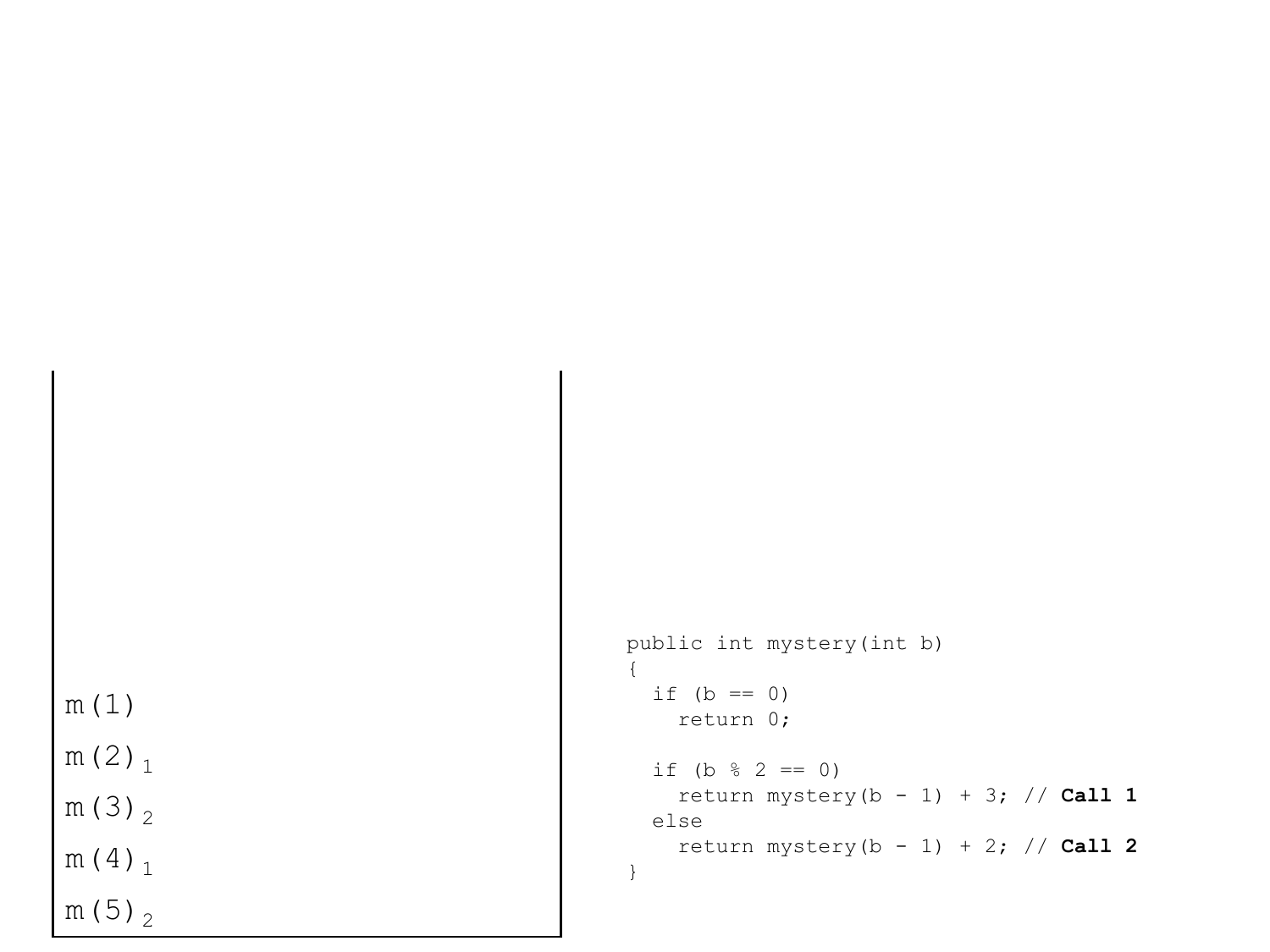m(0) m(1) 2 m (2) <sub>1</sub>

m(3) 2

m ( 4 ) <sub>1</sub>

m (5) <sub>2</sub>

```
public int mystery(int b) {
  if (b == 0) return 0;
  if (b % 2 == 0)
 return mystery(b 
- 1) + 3; // Call 1
   else
 return mystery(b 
- 1) + 2; // Call 2
}
```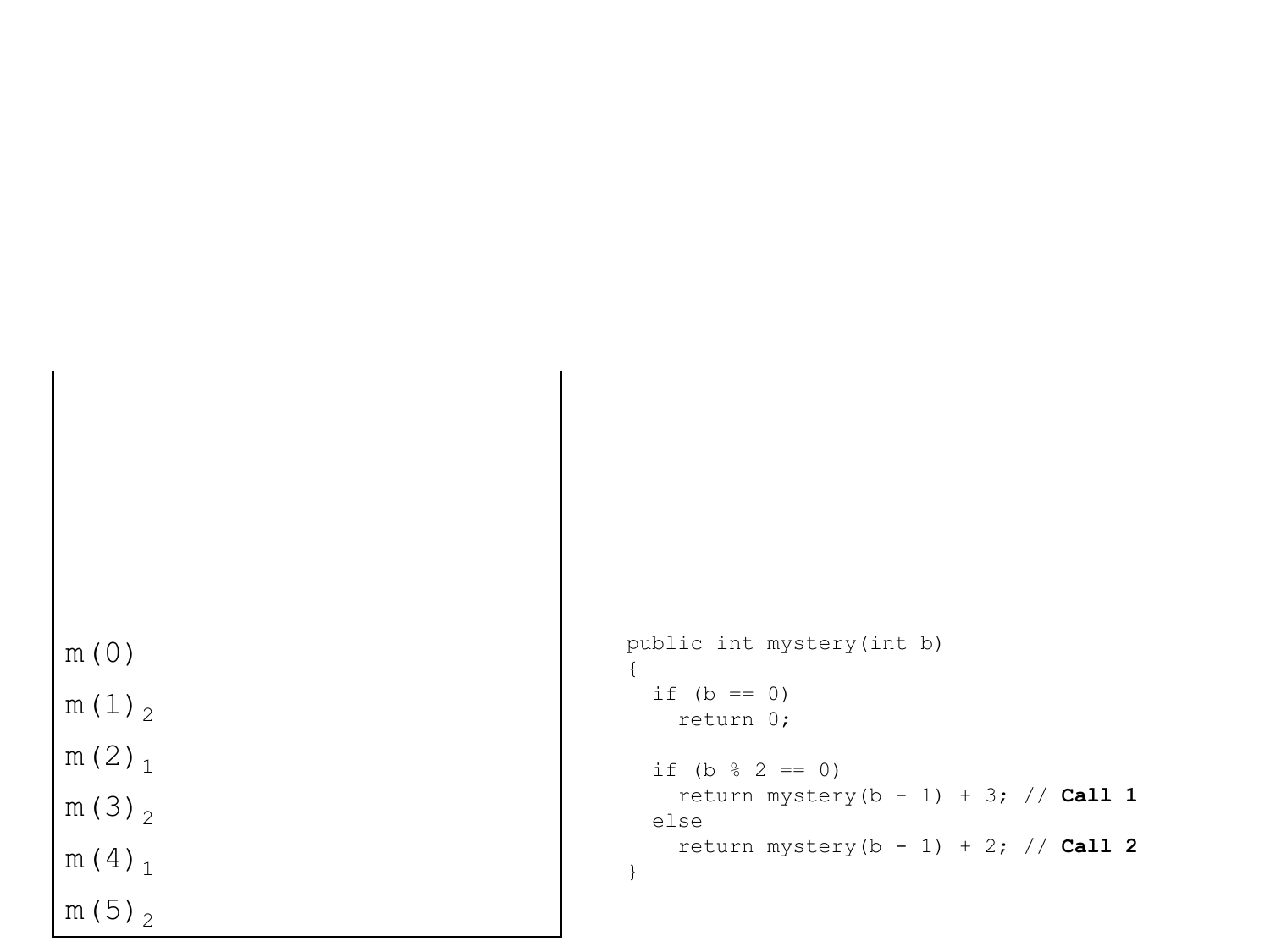m(0) returns 0 and terminates.

Cross out the call to  $m(0)$  to indicate that the method has terminated. Write the return value to the right of the method.

 $m(\theta)$  returns 0  $m(1)$ <sub>2</sub> m  $(2)$ <sub>1</sub> m(3)<sub>2</sub> m(4)<sub>1</sub> m (5)  $\frac{1}{2}$ public int mystery(int b) { if  $(b == 0)$  return 0; if (b  $\frac{6}{3}$  2 == 0) return mystery( $b - 1$ ) + 3; // **Call 1**  else return mystery(b - 1) + 2; // **Call 2** }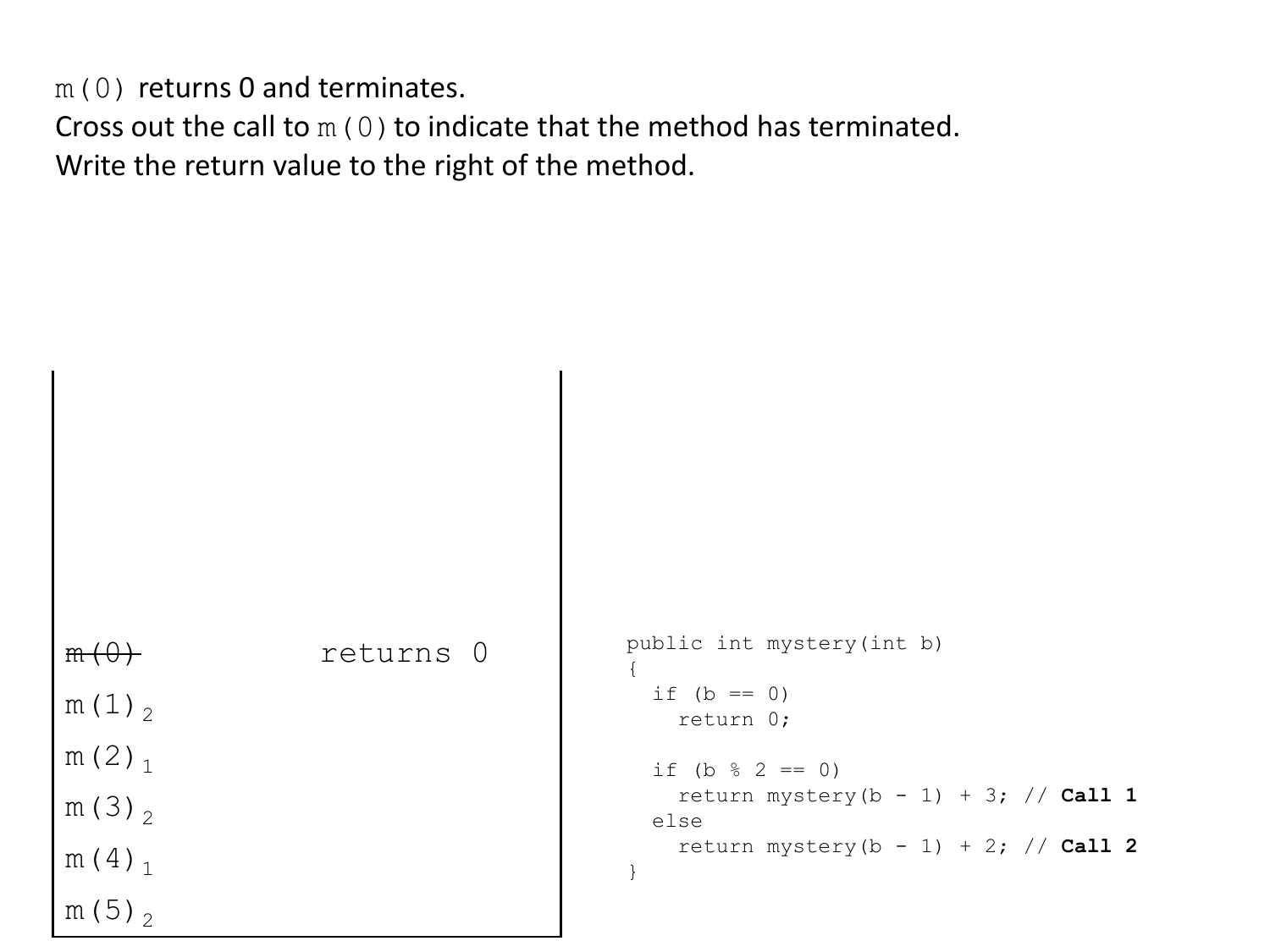Control returns to the topmost non-terminated method on the stack,  $m(1)$ .  $m(1)$  was suspended on the line labeled Call 2 when it called  $m(0)$ . The call to  $m(0)$  returned 0.  $m(1)$  returns  $0 + 2 = 2$ .

```
returns 0
                         returns 2
m (2)<sub>1</sub>
m(3)<sub>2</sub>
m (4)<sub>1</sub>
m (5) \frac{1}{2}public int mystery(int b)
                                                       {
                                                         if (b == 0)
                                                             return 0;
                                                         if (b \frac{6}{3} 2 == 0)
                                                            return mystery(b - 1) + 3; // Call 1
                                                          else
                                                             return mystery(b - 1) + 2; // Call 2
                                                       }
```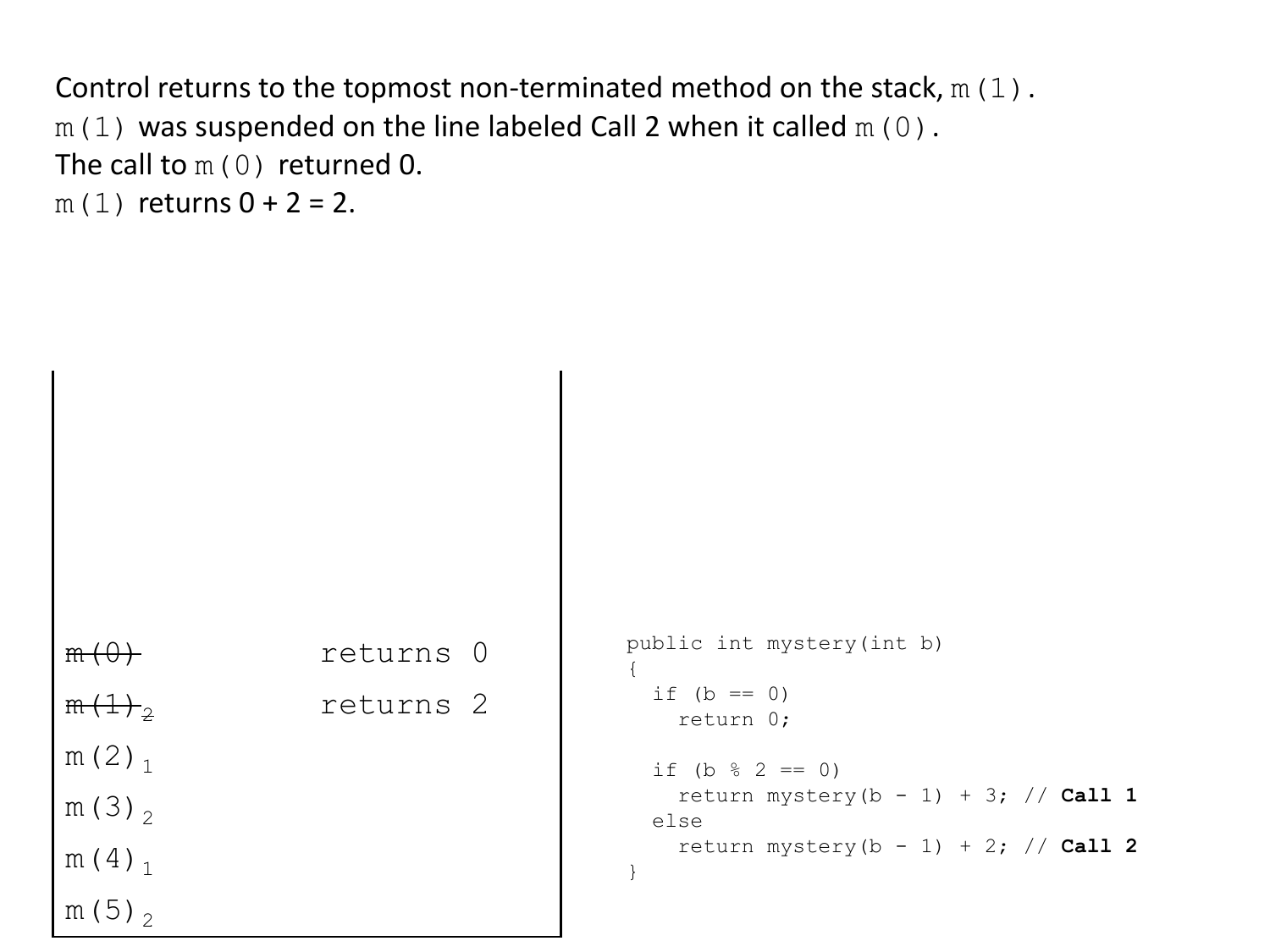Control returns to  $m(2)$  which was suspended on the line labeled Call 1. The call to  $m(1)$  returned 2. m(2) returns  $2 + 3 = 5$ .

 $m(0)$  returns 0 returns 2  $m(2)<sub>1</sub>$  returns 5 m(3)<sub>2</sub> m(4)<sub>1</sub> m (5)  $\frac{1}{2}$ public int mystery(int b) { if  $(b == 0)$  return 0; if (b  $% 2 == 0$ ) return mystery( $b - 1$ ) + 3; // **Call 1**  else return mystery(b - 1) + 2; // **Call 2** }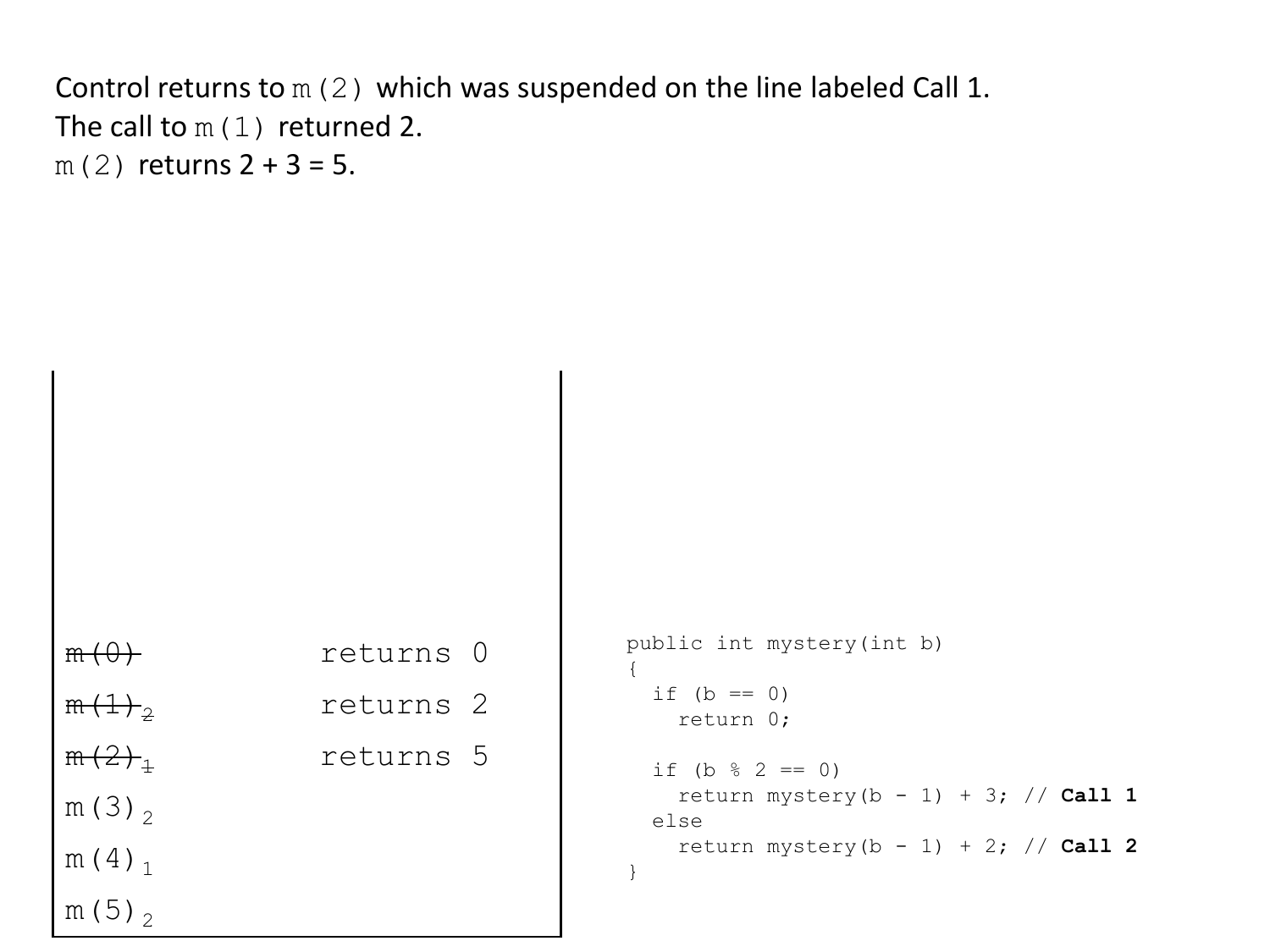|                     | returns 0 |  |
|---------------------|-----------|--|
| $m(1)$ <sub>2</sub> | returns 2 |  |
| $m(2)_{1}$          | returns 5 |  |
| $m(3)_{2}$          | returns 7 |  |
| $m(4)$ <sub>1</sub> |           |  |
| m (5) $\sigma$      |           |  |

```
public int mystery(int b) {
  if (b == 0) return 0;
  if (b % 2 == 0)
 return mystery(b 
- 1) + 3; // Call 1
   else
 return mystery(b 
- 1) + 2; // Call 2
}
```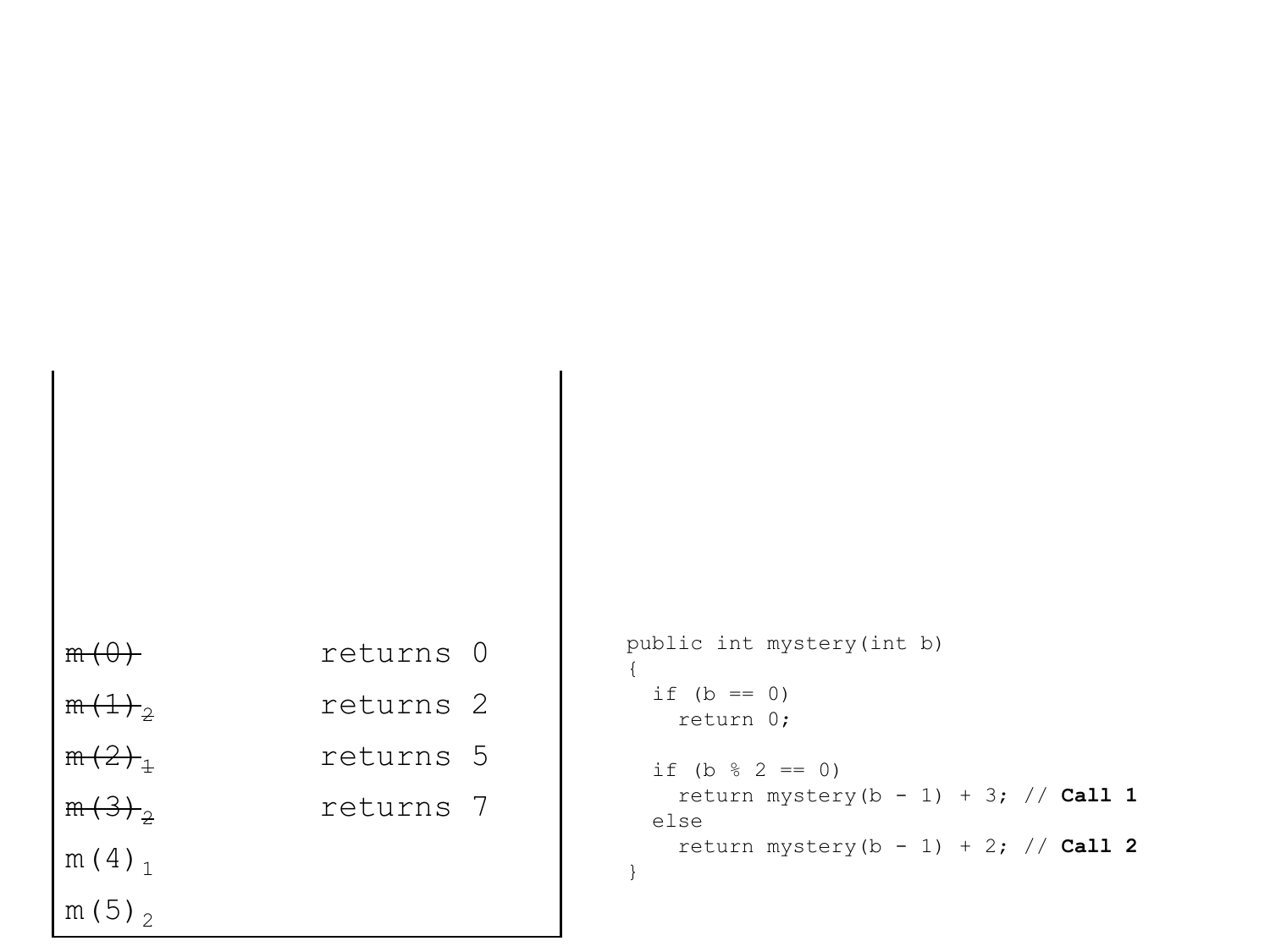| $m \left(\cup\right)$ | returns 0            |  |
|-----------------------|----------------------|--|
| $m(1)$ <sub>2</sub>   | returns <sub>2</sub> |  |
| $m(2)_{1}$            | returns 5            |  |
| $m(3)$ <sub>2</sub>   | returns 7            |  |
| $m(4)_{1}$            | returns 10           |  |
| $m(5)$ <sub>2</sub>   |                      |  |

```
public int mystery(int b) {
  if (b == 0) return 0;
  if (b % 2 == 0)
 return mystery(b 
- 1) + 3; // Call 1
   else
 return mystery(b 
- 1) + 2; // Call 2
}
```